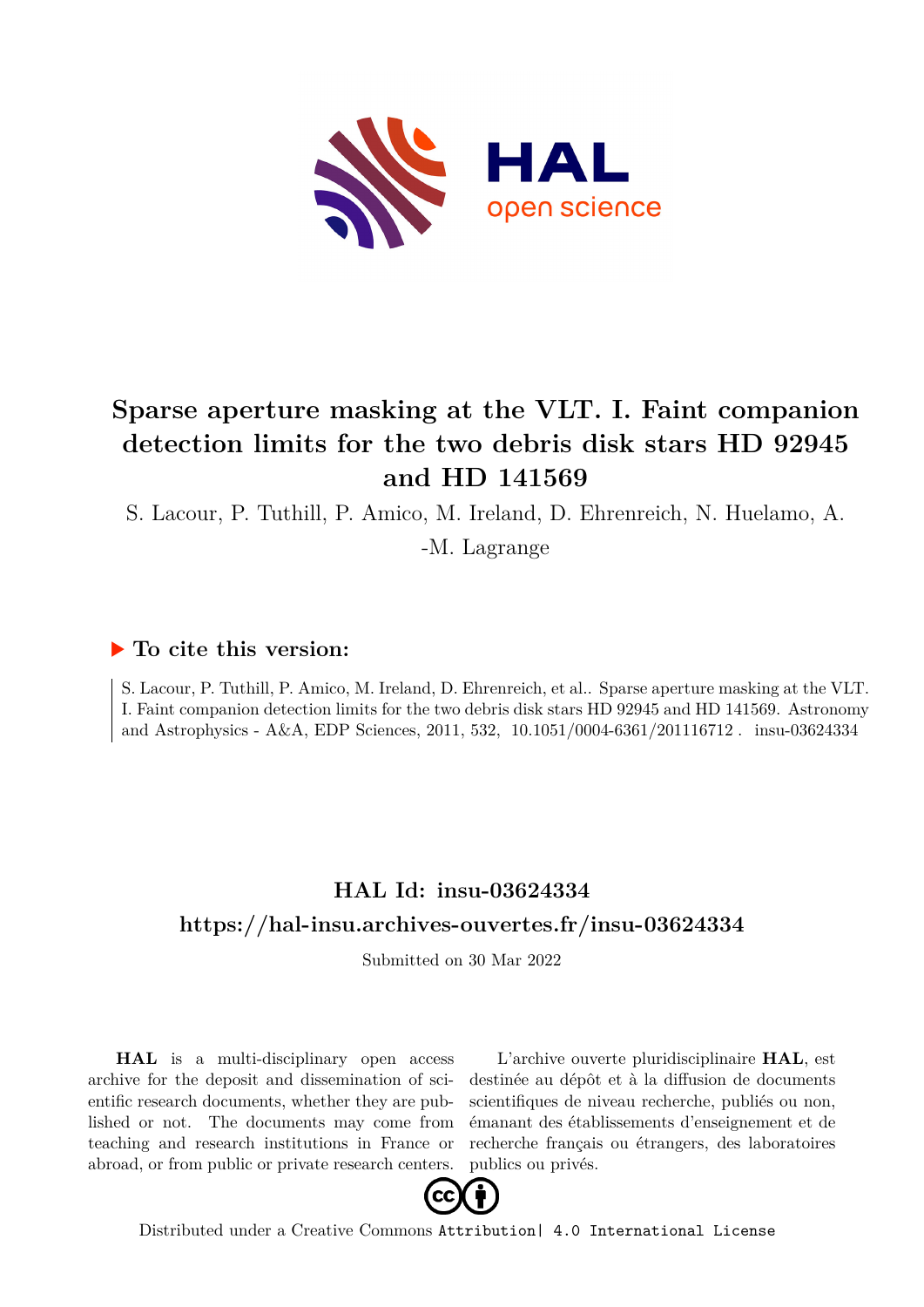

## Sparse aperture masking at the VLT<sup>\*</sup>

### **I. Faint companion detection limits for the two debris disk stars HD 92945 and HD 141569**

S. Lacour<sup>1</sup>, P. Tuthill<sup>2</sup>, P. Amico<sup>3</sup>, M. Ireland<sup>2</sup>, D. Ehrenreich<sup>4</sup>, N. Huelamo<sup>5</sup>, and A.-M. Lagrange<sup>4</sup>

<sup>1</sup> LESIA, CNRS/UMR-8109, Observatoire de Paris, UPMC, Université Paris Diderot, 5 place Jules Janssen, 92195 Meudon, France e-mail: sylvestre.lacour@obspm.fr

e-mail: sylvestre.racour@obspm.rr<br>
<sup>2</sup> Sydney Institute for Astronomy, School of Physics, The University of Sydney, NSW 2006, Australia<br>
<sup>3</sup> ESO, Karl-Schwarzschild-Strasse 2, 85748 Garching, Germany

<sup>4</sup> UJF-Grenoble 1/CNRS-INSU, Institut de planétologie et d'Astrophysique de Grenoble (IPAG) UMR 5274, 38041 Grenoble, France <sup>5</sup> Centro de Astrobiología (INTA-CSIC); LAEFF, PO Box 78, 28691 Villanueva de la Cañada, Spain

Received 14 February 2011 / Accepted 20 June 2011

#### **ABSTRACT**

Aims. Observational data on companion statistics around young stellar systems is needed to flesh out the formation pathways for extrasolar planets and brown dwarfs. Aperture masking is a new technique that is able to address an important part of this discovery space.

Methods. We observed the two debris disk systems HD 92945 and HD 141569 with sparse aperture masking (SAM), a new mode offered on the NaCo instrument at the VLT. A search for faint companions was performed using a detection strategy based on the analysis of closure phases recovered from interferograms recorded on the Conica camera.

Results. Our results demonstrate that SAM is a very competitive mode in the field of companion detection. We obtained  $5\sigma$  highcontrast detection limits at  $\lambda/D$  of 2.5 × 10<sup>-3</sup> ( $\Delta L' = 6.5$ ) for HD 92945 and  $4.6 \times 10^{-3}$  ( $\Delta L' = 5.8$ ) for HD 141569. According to brown dwarf evolutionary models, our data impose an upper mass boundary for any companion for the two stars to, respectively, 18 and 22 Jupiter masses at minimum separations of 1.5 and 7 AU. The detection limits is mostly independent of angular separation, until reaching the diffraction limit of the telescope.

Conclusions. We have placed upper limits on the existence of companions to our target systems that fall close to the planetary mass regime. This demonstrates the potential for SAM mode to contribute to studies of faint companions. We furthermore show that the final dynamic range obtained is directly proportional to the error on the closure phase measurement. At the present performance levels of 0.28 degree closure phase error, SAM is among the most competitive techniques for recovering companions at scales of one to several times the diffraction limit of the telescope. Further improvements to the detection threshold can be expected with more accurate phase calibration.

**Key words.** instrumentation: high angular resolution – planetary systems – techniques: high angular resolution – stars: individual: HD 92945 – stars: individual: HD 141569

#### **1. Introduction**

Since the first imaging of a debris disk around  $\beta$  Pictoris (Smith & Terrile 1984), and the remarkable successes of the radial velocity technique for exoplanet discovery heralded nearly a decade later by a companion to solar-like 51 Pegasi (Mayor & Queloz 1995), the understanding of planetary systems formation and evolution has become one of astronomy's greatest challenges. Today, at least 22 debris disks have been imaged at optical, infrared, or submillimeter wavelengths. Such disks are thought to be the cradle where planetary systems have recently formed. The observed dust component is not primordial but instead produced by collisions among larger rocky bodies. This makes debris disks obvious places to search for planets, and many show possible indirect signs of their presence, such as dust structures or disk asymmetries.

The recent detection and confirmation of a ∼9 *M*Jup planet within the disk of  $\beta$  Pic (semi-major axis between 8 and 15 AU) using direct deep imaging validates the link between structures in debris disks and the presence of planets (Lagrange et al. 2009, 2010). Besides this planet, only a couple of planetary-mass objects have been detected around stars with a debris disk. In fact, most debris disks have been imaged around young bright A- or F-type stars, which are either rapid rotators and/or active stars. The search for companions with radial velocity techniques around these stars is therefore extremely difficult. Key breakthroughs have recently been made with high-contrast imaging: a <3-*M*Jup planetary companion was detected in the outskirts of Fomalhaut's debris disk (119 AU from the star; Kalas et al. 2008), while four planetary companions of 7, 10, 10, and 10 *M*Jup were imaged at 68, 38, 24, and 14 AU, respectively, from HR 8799 (Marois et al. 2008, 2010). It is not clear whether these objects could have formed through core accretion – and not from gravitational instabilities – the foremost theory of planet formation, although  $\beta$  Pic b is a serious candidate for this formation scenario (Lagrange et al. 2010).

Most companions detected with high-contrast imaging, such as AB Pic b (Chauvin et al. 2005) or 2M1207 b (Chauvin et al. 2004), are believed to be either too far or too massive to have

Based on observations collected at the European Southern Observatory (ESO) during runs 084.C-755 (A) and 085.C-277 (A).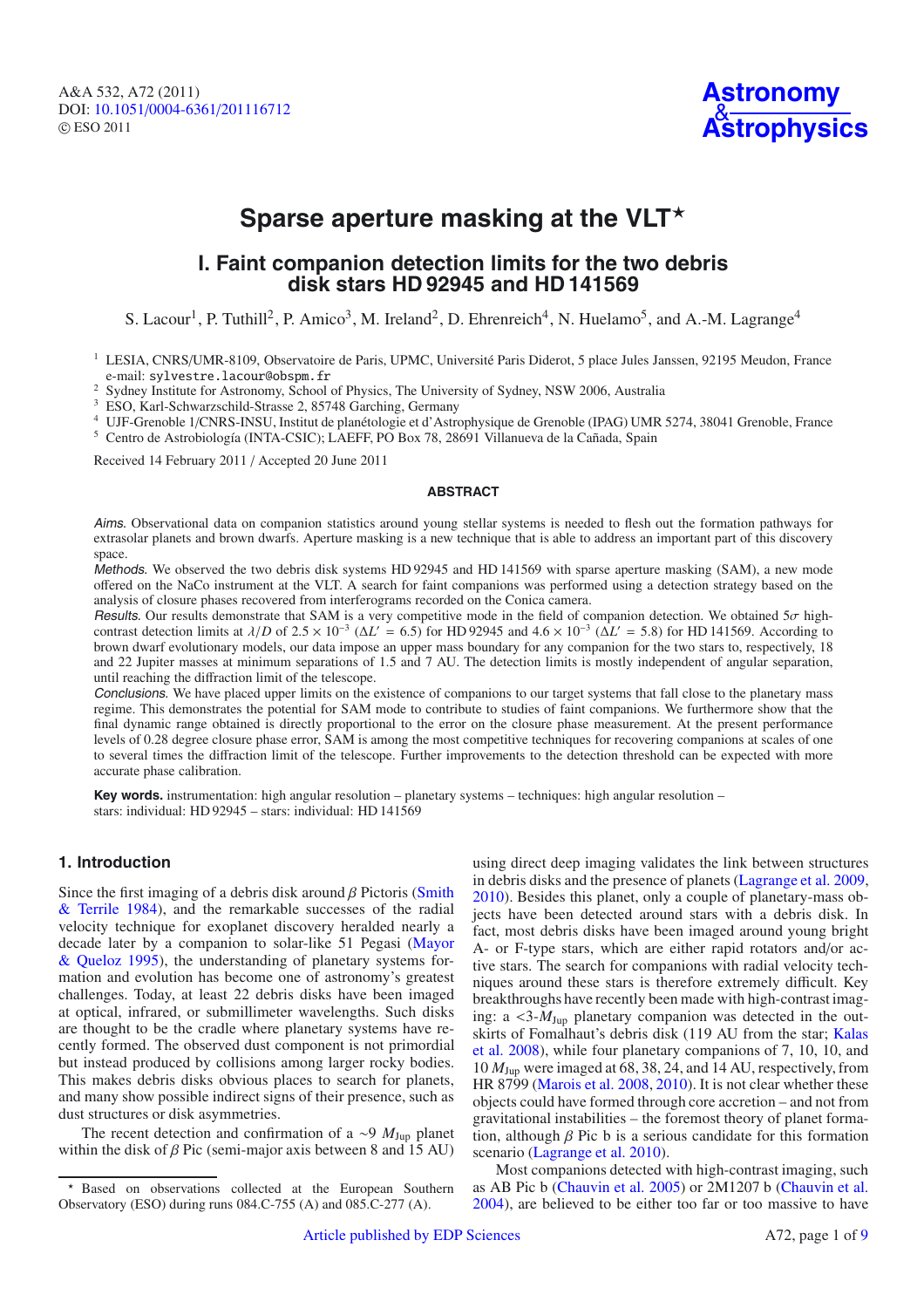

**[Fig. 1.](http://dexter.edpsciences.org/applet.php?DOI=10.1051/0004-6361/201116712&pdf_id=1)** *Left panel*: diffraction pattern observed on star HD 135549. This image is a single frame of 0.4 ms integration time, using the 7-hole pupil mask. Background noise is ≈12 ADU, and pic brightness 800 ADU. *Right panel*: fourier transform of the diffraction pattern. Each peak corresponds to a baseline pair.

formed through core accretion. An alternate pathway gaining widespread interest is a stellar formation mechanism, i.e., formation during the fragmentation and collapse of a molecular cloud. There are many unanswered questions raised by these models. Do these two processes for forming planets and brown dwarfs/low-mass stars operate exclusively (does one inhibit the other)? Can core accretion from a disk operate when a browndwarf companion exists at large separation? In contrast, can disks and planets exist around tight binary systems, composed of the primary star and a very close low-mass star or brown dwarf? How do massive companions impact the dynamic evolution of planets and disks?

To answer these questions, it is necessary to probe the innermost regions of debris disks when searching for substellar companions. For the closest debris disk, direct imaging proved to be a successful technique, as shown for  $\beta$  Pic or Fomalhaut. But most of the young associations (as well as stellar forming regions) lie at more than a hundred parsecs. At such a distance, 10 AU is equivalent to 100 mas, less than twice the diffraction limit of an 8-meter telescope in the near-infrared. This observational domain is not filled by differential imaging techniques, whose inner working angle is typically of few resolution elements. It is neither filled by long baseline interferometry: the field of view of a single mode interferometer is too small, equal to the resolution element of one of its telescopes. The effectiveness of both techniques is reviewed in detail in Absil & Mawet (2010). In terms of angular separation, aperture masking is the missing link in the field of high dynamic observations. It gives a relatively high dynamic range (5 to 7 mag) at a specific angular separation  $(\approx 100 \text{ mas})$  which is of greatest interest for planetary formation.

In this paper, we present three stars observed with an aperture mask at the VLT. In the next section, the instrument is described, along with the observational procedure and data reduction methods. In Sect. 3, we present a clearly resolved detection of the binary star HD 135549 for illustrative and pedagogical purposes. Section 4 reports on the non detection contrast limits obtained with SAM for the two debris disks HD 92945 and HD 141569. We present these limits as a function of flux ratio and infer the mass limit derived from current models.

#### **2. Observation and data reduction**

#### 2.1. SAM at NaCo

An aperture mask works by transforming the telescope into a Fizeau interferometer. The point spread function is a complex superposition of fringes at given frequencies. In specific cases, pupil masking can outperform more traditional differential imaging for a number of reasons. First, the masks are designed to have nonredundant array configurations that permit phase deconvolution; slowly moving optical aberrations not corrected by the AO can be accuratly calibrated. Second, the mask primarily rejects baselines with low spatial frequency and passes proportionately far more baselines with higher  $\lambda/B$  resolution than does an orthodox fully filled pupil. Third, high-fidelity recovery of phase information allows "super resolution", with a marginal loss of dynamic range up to  $\lambda$ /2D. The principal drawback is a loss in throughput so that photon and detector noise can affect the signal-to-noise ratio even where targets are reasonably bright for the AO system to close the loop. In common with all synthesis imaging by interferometry, the effective field-of-view of SAM is determined by the shortest baseline so that the technique is not competitive at separations larger that are greater than several times the formal diffraction limit.

VLT's SAM mode has grown from earlier seeing-limited experiments on the Keck telescope (Tuthill et al. 2000), and more recently has gained widespread use on adaptive optics equipped telescopes (Tuthill et al. 2006; Lloyd et al. 2006). Commissioning of SAM at NaCo has required important software development from ESO at Paranal. It prompted the development of datacube storage (offered now regularly on NaCo as "cube mode") and of pupil-tracking observation (the Nasmyth rotator tracks the telescope elevation). SAM is currently under investigation as an additional mode for the VISIR instrument, operating in the mid-infrared. It is under informal study for the SPHERE instrument (Beuzit et al. 2008).

#### 2.2. Observing procedure

Observations were taken in the L prime band ( $\lambda$  = 3.80  $\pm$ 0.31  $\mu$ m) using the "7 holes" mask and the IR wavefront sensor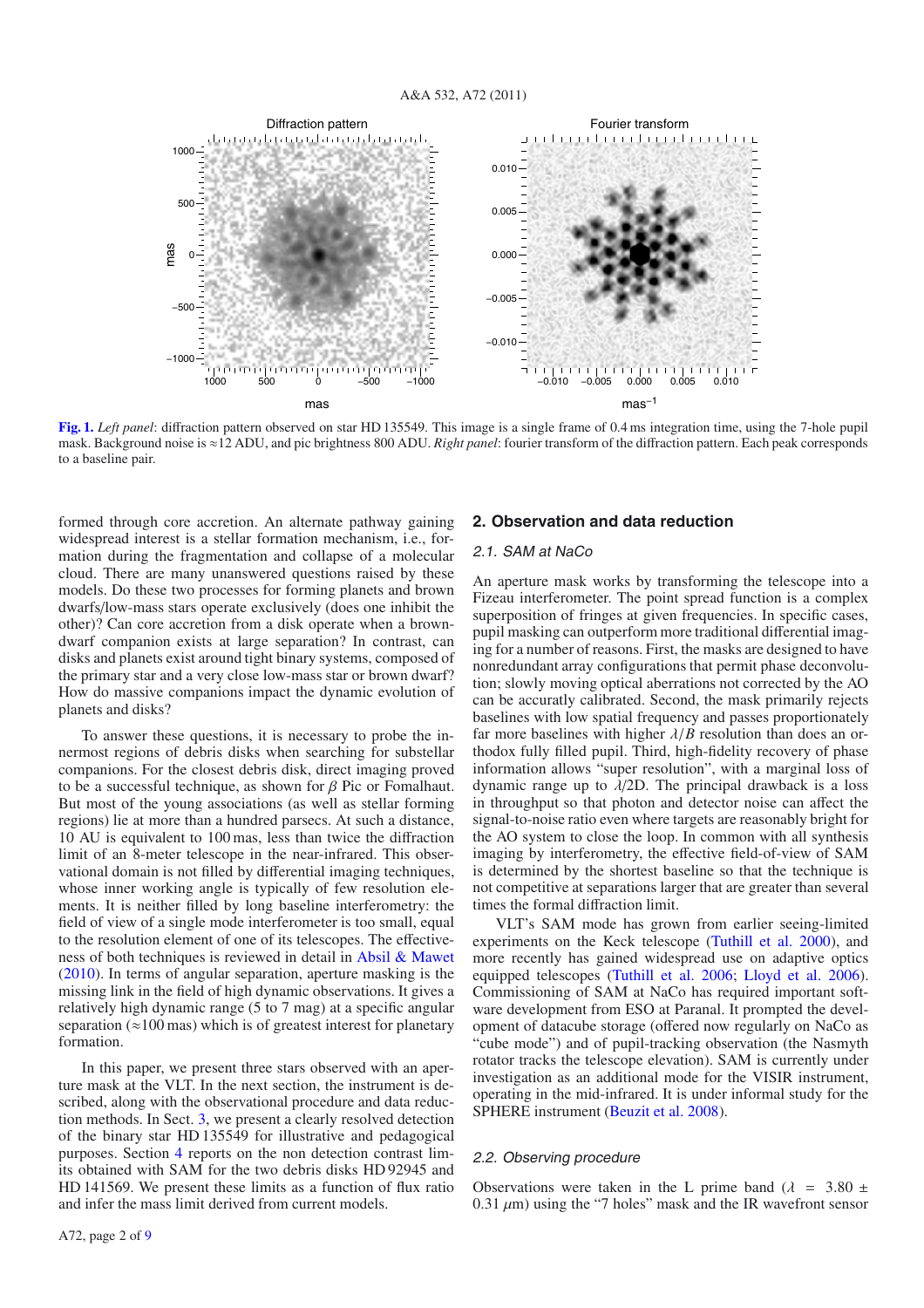**Table 1.** Observation log.

| Target     | Date       | Start time (UT) | End time (UT) | $\text{DIT}$ (ms) | <b>NDIT</b> | Dithers | Acquisitions |
|------------|------------|-----------------|---------------|-------------------|-------------|---------|--------------|
| HD 135549  | 2010-03-18 | 05:43:27        | 10:13:37      | 0.2               | 200         |         |              |
| HD 135344b | 2010-03-18 | 05:32:31        | 10:04:16      | $0.2\,$           | 200         |         | 15           |
| HD 92945   | 2010-04-07 | 02:06:41        | 03:01:27      | 0.4               | 100         |         | 4            |
| HD 92933   | 2010-04-07 | 02:14:49        | 02:52:55      | 0.4               | 100         |         |              |
| HD 141569  | 2010-04-07 | 07:16:35        | 08:33:03      | $\overline{1.2}$  | 35          |         |              |
| BD-033826  | 2010-04-07 | 07:34:55        | 08:24:37      | $\cdot$ 2         | 35          |         |              |

(WFS). The diffraction pattern is plotted in Fig. 1. The physical properties of the mask – as well as the three others – are described in the NaCo manual<sup>1</sup>. The complete observational sequence for an object typically took two hours. Table 1 contains observing details such as integration times, datacube size, and number of acquisitions.

Each science target is associated to a PSF reference star situated within one degree. A single observing block (OB) is used that encodes replicated observations for both calibrator and target. Rapid star acquisition – which is important for ensuring good calibration – can be augmented by using a simple offset of the telescope without having to preset the telescope and perform a full (instrumental) re-acquisition. In this mode, which has been christened "star hopping", the adaptive optics loop is opened, while the template orders a dither to bring a different star into the AO field selector. The AO is then closed manually by the operator without incurring the time penalty for re-optimization. Star hopping therefore only works on objects of comparable brightness in the wavefront sensor.

As the observation progresses, the repetition of the template collects eight datacubes of multiple frames (typically a hundred), each at a different dither position on the detector. For these observations, the detector was windowed to  $512 \times 514$  pixels.

A single snapshot observation yields Fourier coverage of 21 spatial frequencies. However, the pupil-tracking mode results in sky rotation on the detector as the parallactic angle changes. This variation with time results sweeps the baselines into circular Fourier tracks and permits rotational aperture synthesis techniques to assist with the filling of the spatial frequency UV-plane plane, as illustrated in Fig. 2.

#### 2.3. Data reduction

To the author's knowledge, two data reduction software libraries are presently available $2$  to reduce SAM data. One pipeline has been developed by Sydney University, Cornell University, and Caltech from 2004 onwards, based on an earlier pipeline from Berkeley. It has already been used for several papers arising predominantly from Keck aperture masking data (Tuthill et al. 2000). This reduction algorithm is based on fast Fourier transform (FFT). The data presented in this paper have been reduced by the sparse aperture mode pipeline (SAMP) developed at the Observatoire de Paris. This software is similar to that from Sydney university, and numerous tests and cross-checks have produced similar results.

For both pipelines, data reduction follows a similar path:

**–** Pre-reduction: the data are (i) flatfielded; (ii) bad-pixel corrected; and (iii) background-subtracted.



**[Fig. 2.](http://dexter.edpsciences.org/applet.php?DOI=10.1051/0004-6361/201116712&pdf_id=2)** Frequency coverage for targets HD 135549, HD 92945, and HD 141569.

- **–** Complex visibility: complex visibilities are obtained from FFT of the image (Sydney pipeline), or by direct fringe fitting  $(SAMP)^3$ .
- **–** Bispectrum: the bispectrum is obtained using multiplication of the complex visibilities corresponding to a triangle of holes in the mask. Bispectrum is averaged over all the frames of each set of eight datacubes. Closure phases are obtained using the argument of the bispectrum.
- **–** Calibration: closure phases obtained on the calibrator are fitted with a polynomial function, and subtracted from the closure phases on the science object.
- **–** Detection: the closure phases are fitted with a model of binary star (see Sect. 3). A  $\chi^2$  map is computed, giving the likelihood of the presence of the companion for any given separation and position angle.

Atmospheric dispersion is not accounted for in our pipeline, but we are aware that in certain conditions (presence of emission lines in the spectrum), it can mimic asymmetry along the elevation axis. Such false detection can be avoided by observation at different parallactic angles.

The effect of fringe blurring due to the large bandwith of *L*' filter can technically be accounted for in the fitting process. It would require including a loss of fringe coherence on the edge of

<sup>&</sup>lt;sup>1</sup> [http://www.eso.org/sci/facilities/paranal/](http://www.eso.org/sci/facilities/paranal/instruments/naco)<br>instruments/naco

<sup>&</sup>lt;sup>2</sup> Upon request to developers.

<sup>&</sup>lt;sup>3</sup> Fringe fitting – in a least squares sense – is performed through matrix inversion thanks to singular value decomposition.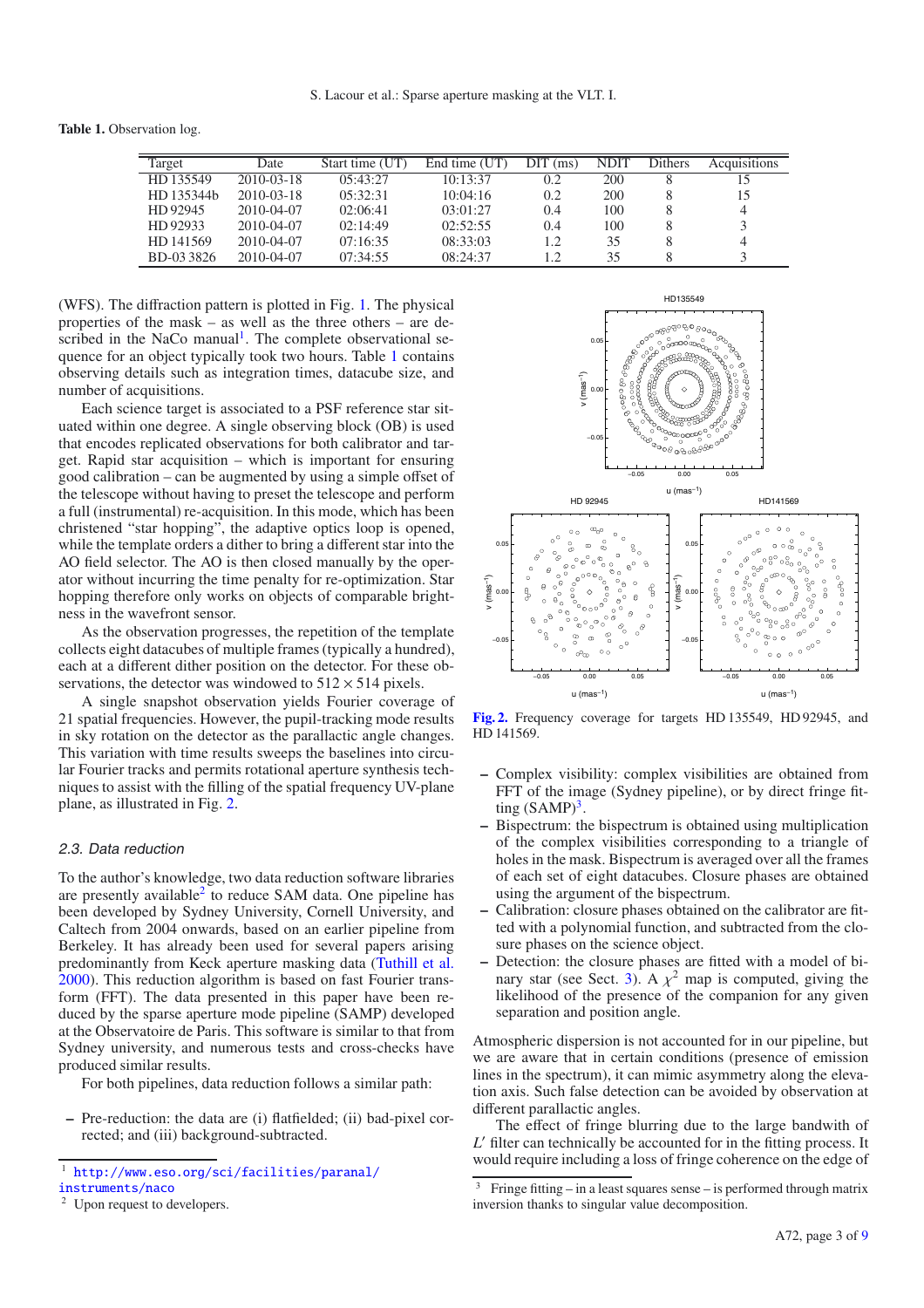the diffraction pattern. However, at this stage, the SAMP pipeline does not include this correction. It is, however, not seen as critical with the seven-hole mask, since the diffraction pattern of the 1.2 m holes are significantly smaller than the coherence length (see Fig. 1). It becomes an acute problem with the small holes of the 18-hole mask, which then justifies using a narrow band filter.

The complex visibilities consist of amplitudes and phases, but for the purposes of binary detection, we typically rely on the phases only (of the bispectrum). This is because of the dependence of absolute visibilities on the adaptive optics correction. They are thus harder to calibrate, and are subject to different biases between the science and the calibrator object. However, by default, the pipelines also process the power spectrum and estimate fringe visibilities. Performance of SAM's visibility estimation will be the subject of a forthcoming paper.

#### **3. Test case: the HD 135549 binary system**

#### 3.1. Principles of faint companion detection with SAM

Aperture masking data yields Fourier phases and amplitudes. They are functionally equivalent to those recovered in longbaseline interferometry, and therefore the same techniques and software can be applied. Image reconstruction is a possibility, but to fulfill the difficult requirements of faint companion detection, direct fitting in the Fourier domain is essential.

Modeling the presence of a two point-like sources in the Fourier domain is trivial. The complex visibility can be written as:

$$
V(u, v) = 1 - r \left\{ 1 - \exp\left[i2\pi(-\alpha u + \delta v)/\lambda\right] \right\},\tag{1}
$$

where *u* and *v* are orthogonal spatial frequency vectors (respectively to the east and to the north),  $\alpha$  and  $\delta$  are the right ascension and declination in radians, and *r* is the flux ratio between the primary and secondary. Figure 3 presents the interferometer fringe phase for a grid of nine models with three different angular separations and three different flux ratios. A direct relationship between the phases and the basic properties of the binary system can be noted. The phases exhibit a sinusoidal curve across the Fourier plane, with the amplitude proportional to the contrast ratio while the period is proportional to the separation. Closure phases are derived from the baseline phases as a simple summation of the three phases corresponding to a closed triangle of holes.

Companion searches are performed by fitting the various binary parameters  $(r, \alpha, \text{ and } \delta)$  to the measured closure phases, so the detection limit obtained from any given dataset is directly related to the signal-to-noise ratio of the closure phase. A Monte-Carlo simulation was performed to test the theoretical detection limit, as a function of the angular separation and closure phase measurement error bars. The result is presented in Fig. 4. The detection limit is almost constant for any separation larger than  $\lambda$ D. The Monte-Carlo simulation shows that the dynamic range can be approximated as (as a function of  $\sigma(CP)$  in degrees)

$$
detection (1\sigma) = 2.5 \times 10^{-3} \times \sigma(CP). \tag{2}
$$

Detections below  $\lambda/D$  can still be significant, but the contrast achieved decreases rapidly with the separation. At half  $\lambda$ /D, limits are worse by a factor of two, while at  $0.25 \lambda/D$  the degradation in performance is a factor 15. For separations beyond the formal diffraction limit, any fitting process becomes highly model dependent and often strong degeneracies between fitted parameters can appear. A typical example at small separations is the covariance between the flux ratio and separation: it becomes difficult to measure these two parameters independently.



**[Fig. 3.](http://dexter.edpsciences.org/applet.php?DOI=10.1051/0004-6361/201116712&pdf_id=3)** Phase as a function of the spatial frequency. The different plots are models of a binary system with different flux ratio and angular separation. No noise has been added, so the curves represent the perfect case. From top to bottom, the contrast of the primary to secondary decrease. Panels (**a)**–**c)**): flux ratio of 1%. Panels (**d)**–**f)**): flux ratio of 0.1%. Panels (**g)**-**h)**-**i)**): flux ratio of 0.01%. From left to right, the angular separation gets smaller. Panels (**a)**-**d)**-**g)**): 200 mas. Panels (**b) e)**-**h)**): 100 mas. Panels (**c)**-**f)**-**i)**): 50 mas. In the *L* band, the cut-off frequency of an eight meter telescope is 0.01 mas−1.



**[Fig. 4.](http://dexter.edpsciences.org/applet.php?DOI=10.1051/0004-6361/201116712&pdf_id=4)** Theoretical (Monte-Carlo)  $1\sigma$  detection limits of the 7-hole mask as a function of angular separation and error on closure phases. The ripples on the detection limit curves are not due to uncertainty in the Monte-Carlo simulation, but to the nonhomogeneous coverage of the UV frequency plane.

#### 3.2. Detection of the stellar companion to HD 135549

HD 135549 was initially observed for the purpose of a PSF reference star, but it turned out to be a binary system with a contrast ratio around 5% and a separation close to 180 mas. We present the data in this paper for the sake of introducing the technique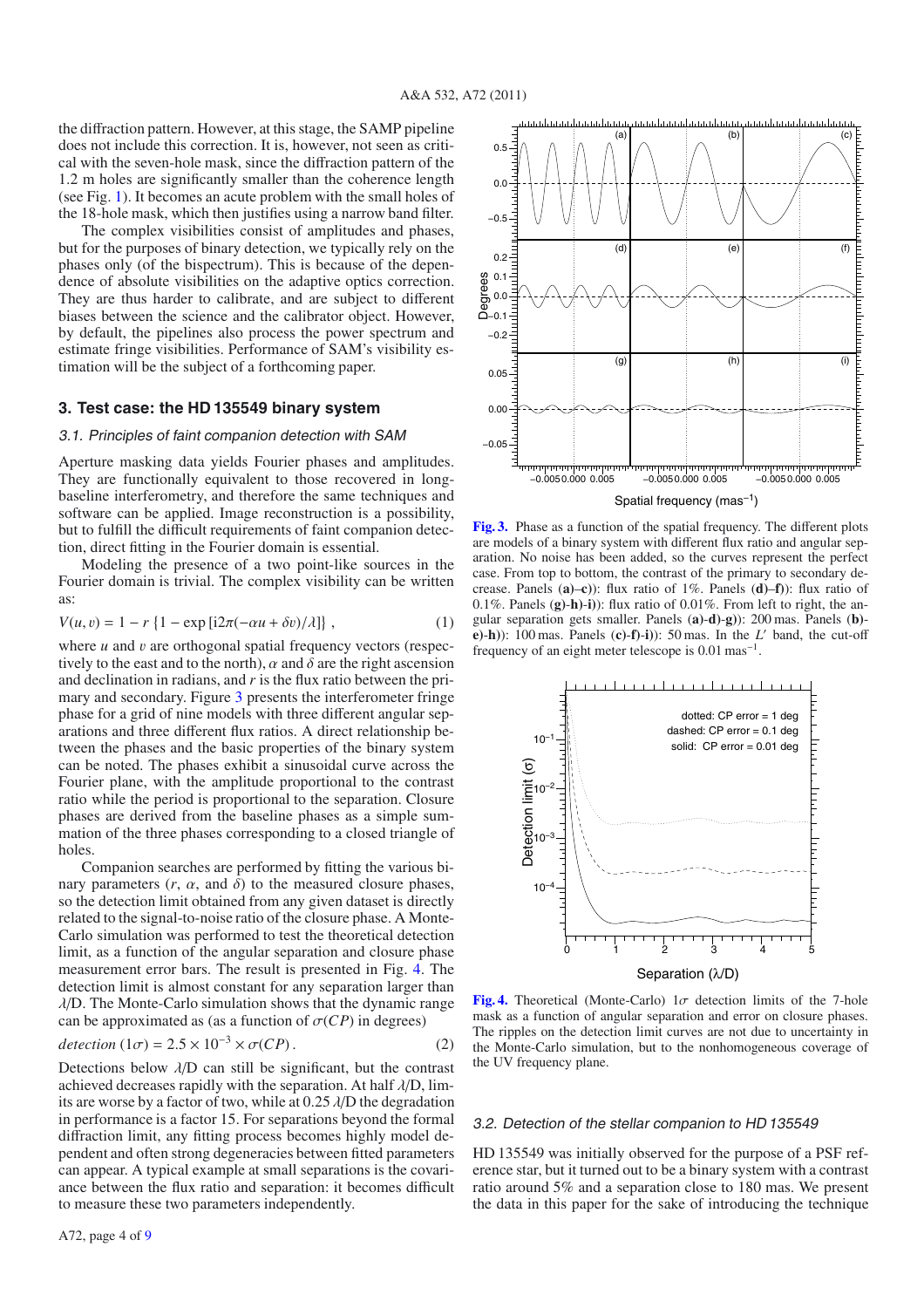| <b>Table 2.</b> Detection as a function of time using individual pairs of source-calibrator files. |  |  |  |  |
|----------------------------------------------------------------------------------------------------|--|--|--|--|
|                                                                                                    |  |  |  |  |

Ė

| UT       | Position angle    | Separation                   | Position angle               | Flux                  |
|----------|-------------------|------------------------------|------------------------------|-----------------------|
|          | on detector (deg) | (mas)                        | on sky (deg)                 | (% of central object) |
| 05:43:27 | $-153.38$         | $\overline{179.32} \pm 0.38$ | $148.24 \pm 0.13$            | $5.62 \pm 0.07$       |
| 06:03:35 | $-148.63$         | $179.33 \pm 0.37$            | $147.96 \pm 0.11$            | $5.51 \pm 0.07$       |
| 06:21:57 | $-143.54$         | $181.52 \pm 0.26$            | $148.25 \pm 0.09$            | $5.69 \pm 0.04$       |
| 06:40:14 | $-137.46$         | $179.55 \pm 0.58$            | $148.64 \pm 0.21$            | $5.60 \pm 0.07$       |
| 06:58:02 | $-130.17$         | $179.46 \pm 0.37$            | $148.28 \pm 0.10$            | $5.62 \pm 0.06$       |
| 07:16:34 | $-120.66$         | $179.24 \pm 0.30$            | $149.15 \pm 0.12$            | $5.60 \pm 0.05$       |
| 07:35:08 | $-108.48$         | $179.42 \pm 0.29$            | $148.41 \pm 0.10$            | $5.57 \pm 0.06$       |
| 07:53:06 | $-93.93$          | $179.34 \pm 0.46$            | $148.59 \pm 0.18$            | $5.45 \pm 0.08$       |
| 08:11:23 | $-77.02$          | $180.50 \pm 0.91$            | $148.10 \pm 0.21$            | $5.43 \pm 0.08$       |
| 08:29:18 | $-60.32$          | $180.80 \pm 0.50$            | $148.41 \pm 0.19$            | $5.47 \pm 0.07$       |
| 08:55:48 | $-39.29$          | $181.44 \pm 0.28$            | $148.72 \pm 0.10$            | $5.58 \pm 0.04$       |
| 09:13:54 | $-28.29$          | $180.80 \pm 0.30$            | $148.50 \pm 0.12$            | $5.57 \pm 0.05$       |
| 09:37:18 | $-17.41$          | $181.60 \pm 0.39$            | $148.56 \pm 0.11$            | $5.27 \pm 0.07$       |
| 09:55:46 | $-10.75$          | $180.40 \pm 0.54$            | $148.07 \pm 0.16$            | $5.33 \pm 0.07$       |
| 10:13:37 | $-5.44$           | $179.73 \pm 0.34$            | $147.61 \pm 0.13$            | $5.49 \pm 0.04$       |
| Full fit | all               | $180.02 \pm 0.11$            | $\overline{148.36} \pm 0.04$ | $5.53 \pm 0.02$       |



**[Fig. 5.](http://dexter.edpsciences.org/applet.php?DOI=10.1051/0004-6361/201116712&pdf_id=5)**  $\chi^2$  surface as a function of  $\alpha$  and  $\delta$  obtained by fixing r to the best-fit value in the model of a binary stated in Eq. (1). A clear minimum indicates the position of the stellar companion.

of detecting faint companions with SAM illustrated by strong, clear systematic signals.

The free parameters of Eq. (1) are the binary coordinates  $\alpha$ and  $\delta$ , along with the flux ratio *r*. A map of the reduced  $\chi^2$  is derived as a function of  $\alpha$  and  $\delta$  (Fig. 5). It indicates the presence of a companion with a strong likelihood at a separation of ≈180 mas to the southeast of the star. The best-fit model is compared to the observed data in the two panels of Fig. 6. The lefthand panel shows the observed versus model-predicted closure phase data. The final reduced  $\chi^2$  is equal to 1.85 while the average residual is 0.28 degree over a total of  $35 \times 15 = 525$  closure phase measurements. According to Eq. (2), this dataset therefore has the capability of a detection limit of 7.5  $\times$  10<sup>-4</sup> (1 $\sigma$  detection). The righthand panel shows phases recovered from the closure phases. This is done by inverting the phase to closure phase matrix. The matrix is not fully invertible; for example, tip-tilt is not constrained by the closure phase. Therefore, unknown parameters of the inversion were taken to match the model. The best fit model is over-plotted as a solid line.

The first 15 lines of Table 2 results from the processing of each SCI-CAL acquisition pair separately. An independent model is fitted at each epoch, and the detection can be seen to be rotating in the detector frame (but fixed on the sky). A strong indication that our detection is indeed real lies in the rotation in the detector frame following the parallactic angle evolution. Because the telescope is azimuthal, it is unlikely that a calibration error (including optical aberrations) rotate in such a motion. This validation could not have been made with an equatorial telescope.

The last line of Table 2 gives the best-fitting binary parameters. Separation and dynamic ranges are obtained with high statistical precision. The precision of the closure phase measurement over time is highlighted in Fig. 7, in which each panel depicts a different closure phase. The solid line corresponding to the model can be seen to almost perfectly match the evolution of the closure phase as a function of time.

#### 3.3. On the limitation of the dynamic range

As stated by Eq. (2), the dynamic range is a pure function of the error on the phase. The binary system was observed during good atmospheric conditions  $(0.7$ " seeing and a coherent time of 8 ms) with a relatively fast frame time of 200 ms. Phases recovered from the interferograms show a median frame-to-frame error of 17 degrees, equivalent to a 180−nm piston jitter at our observing wavelength. On the other hand, the frame-to-frame closure phase error is only 2.8 degrees. This is a clear indication that most of the 180−nm rms error is due to the residual of atmospheric perturbation not corrected by the AO system.

Assuming that these residuals were caused by photon noise or readout noise, the remaining 2.8 degrees frame-to-frame error should be uncorrelated. In this case, the final error on a whole acquisition sequence (8 dither of 200 frames) should improve as the square root of the number of frames giving an expected error of 0.07 degrees. For such a scenario, the dynamic range obtained in the final detection should be  $1.7 \times 10^{-4}$  (according to Eq. (2)). Unfortunately, the observed standard deviation for both calibrator and the science target closure phases are significantly larger (0.25 and 0.33 degrees respectively; obtained by comparing different telescope dithers). These larger errors point to an additional systematic term generating biases in the phase closure which do not average out over long data runs. In order to extract the very best contrast ratio in our faint companion detection strategy, these closure phase biases need to be understood and calibrated.

Within our present software pipeline, closure phase calibration is performed by subtraction of the PSF reference star closure phases which resulted in an rms closure phase error observed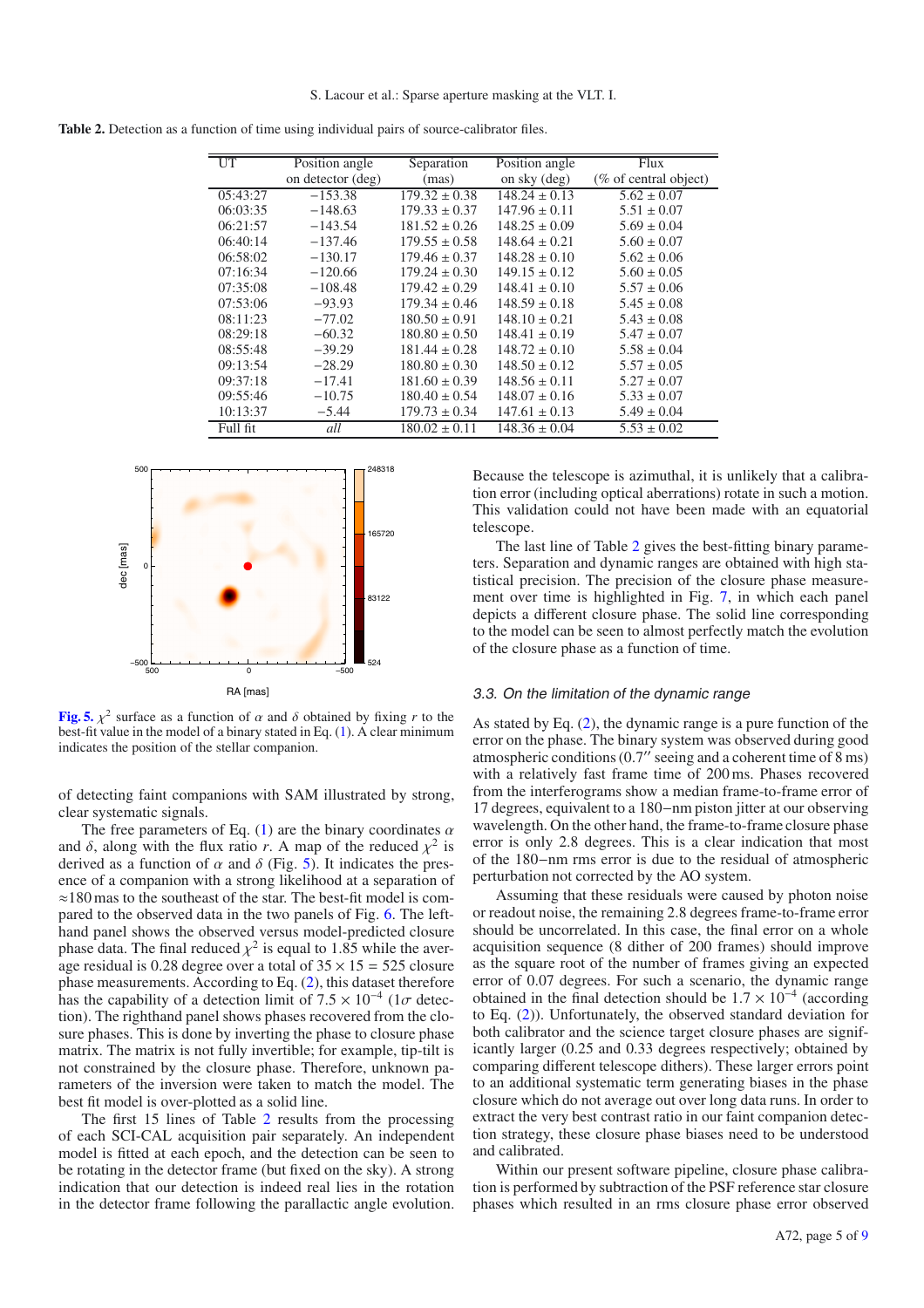

**[Fig. 6.](http://dexter.edpsciences.org/applet.php?DOI=10.1051/0004-6361/201116712&pdf_id=6)** *Left panel*: measured closure phase as a function of model closure phase assuming the best-fit binary parameters. The rms error between the model and the measurement is 0.28 degrees. *Right panel*: phase obtained by least square inversion of the closure phase to phase matrix, plotted as a function of the projected baseline (perpendicular to the binary orientation; hence the sinusoidal curve).



**[Fig. 7.](http://dexter.edpsciences.org/applet.php?DOI=10.1051/0004-6361/201116712&pdf_id=7)** Closure phase as a function of time for the 10 largest triangles. The triangles are made of the holes **a)** 1-5-7, **b)** 1-2-6, **c)** 1-6-7, **d)** 4-5-6, **e)** 1-2-7, **f)** 1-5-6, **g)** 4-5-7, **h)** 1-4-7, **i)** 2-5-7 and **j)** 2-5-6; numbered according to the rows of Table 4–19 in the NaCo manual (available online at eso.org). Calibrator data are represented as circles, while binary star data are squares. The dashed line is the polynomial fit of the calibrator, and the solid line is the closure phase predicted by the best fitting binary system model. The same fit quality is obtained on all 35 closure phases. Overall, the average rms error of the fit is 0.28 degrees.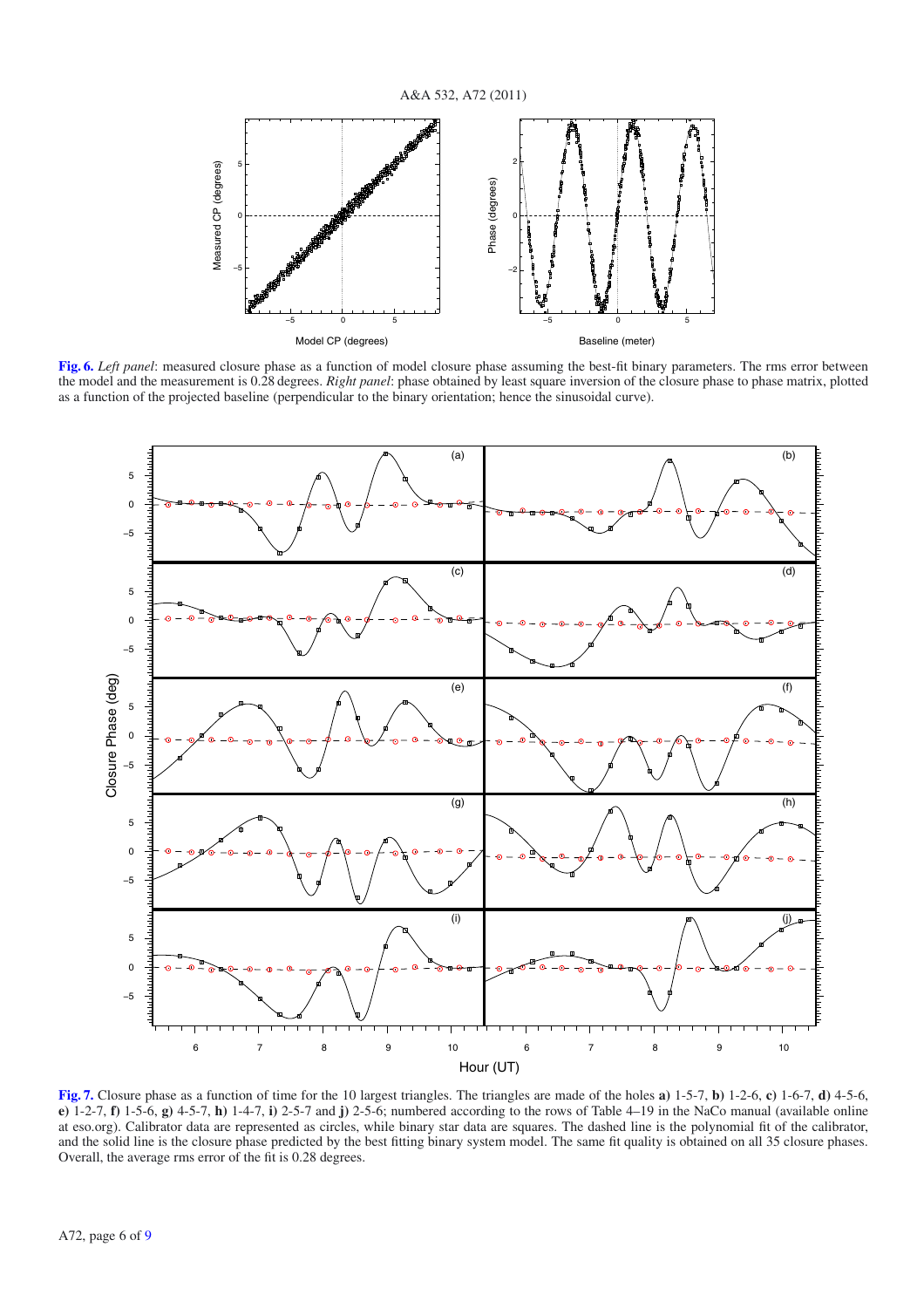

**[Fig. 8.](http://dexter.edpsciences.org/applet.php?DOI=10.1051/0004-6361/201116712&pdf_id=8)**  $\chi^2$  as a function of  $\alpha$  and  $\delta$  obtained from the best fit of *r* in the model of a binary stated in Eq. (1). *Left panel*: HD 92945. *Right panel*: HD 141569. The lower limit of the color scale (139) is the number of degree of freedom of the fit.

of 0.24 degrees (when comparing different dither positions). Compared to the theoretical limit of the high-frequency noise  $(\sqrt{2} \times 0.07 \approx 0.1$  degrees), it is apparent that systematic biases in the closure phase remain the dominant limit to the dynamic range. When fitting the final data with a model of a binary system, the residual error on the closure phases is 0.28 degrees.

This statistical analysis shows that the high-frequency noise – assumed to be photon and readout noise – is not limiting the dynamic range. On this specific dataset, one magnitude in contrast ratio could be gained if only it was possible to have a perfect calibration of the closure phase systematics. A higher dynamic range could then be achieve by repetition of the same observation. The reason for these systematics errors is still under debate. Between several possibilities, we can mention i) optical aberrations before the pupil mask; ii) correlated detector read out noise; iii) spatially correlated phase error due to the modal correction of the adaptive optic system. The residuals could be diminished partially by observing several calibrators. But not to a full extent: the noise would average only on the calibrator dataset.

#### **4. The two debris disks HD 92945 and HD 141569**

#### 4.1. The targets

#### 4.1.1. HD 92945

HD 92945 (V419 Hya) is a K1.5V star located at 22 pc. (Song et al.  $2004$ ) estimated an age of 100 Myr using Ca II lines. If we suppose HD 92945 to be part of the AB Dor group (López-Santiago et al. 2006), this age agrees with the estimation of ≈50−120 Myr for the whole group (Zuckerman et al. 2004; Luhman et al. 2005). Observations with the Advanced Camera for Surveys (ACS) on the *Hubble Space Telescope* have revealed it is surrounded by a disk  $\sim 30^\circ$  from edge-on with a 0. Thick bright ring at 57 AU from the star. The disk has a diffuse component detected between 55 and 170 AU (Golimowski et al. 2007). The inner gap may well be the result of resonances with a stellar or planetary companion (Artymowicz & Lubow 1994).

#### 4.1.2. HD 141569

HD 141569 is a  $5 \pm 3$ -Myr-old (Merín et al. 2004) pre-main sequence B9.5V star in a triple system. It is located 99-pc away and the central star features an elegant debris disk that was first imaged in the near-infrared (Augereau et al. 1999) and in visible scattered light (Clampin et al. 2003). The two other components **Table 3.** Best-fit detection.

| Target    | Degrees of |             | Min $\chi^2$ |  |
|-----------|------------|-------------|--------------|--|
|           | freedom    | Single star | Binary model |  |
| HD 135549 | 522        | 248 318     | 908          |  |
| HD 92945  | 137        | 282         | 234          |  |
| HD 141569 | 137        | 265         |              |  |

of the system form an M2-M4 binary, ~7".5 away from the central star. Reche et al. (2009) give an overview of the rich disk structure. It is composed of two annuli with peak luminosity in scattered light at ∼200 and ∼325 AU from the star. These two rings have azimuthal brightness asymmetries (factors 2 to 3). The outer ring shows a tightly wound spiral structure. The rings are separated by an apparent gap wider than the rings. An extended diffuse emission associated with a faint spiral arm is present in the northeast side of the disk, and is detected to more than 600 AU. Another spiral arm is possibly observed, pointing toward the binary companions. Finally, the disk brightness sharply decreases within 200 AU, suggesting a strong dust depletion in the innermost regions of the disk.

#### 4.2.  $5\sigma$  detection limits

Establishing a high-contrast detection limit follows a different approach than establishing a detection. The most important step is indeed to show that there is no significant detection in our data. A practical approach is to analyze the  $\chi^2$  maps (Fig. 8). If the minimum value of the  $\chi^2$  does not significantly differ from the maximum  $\chi^2$ , it means that the binary model does not significantly improve the fit to the data. The  $\chi^2$  values at best fit are given in Table 3. The detection for the binary system HD 135549 discussed in the previous section is extremely clear with a normalized  $\chi^2$  of 1.85. This dramatically improves the fit compared to the null hypothesis (no binary  $\chi^2/n_{\text{freedom}} = 423$ ). This is not the case for the two debris disk systems. At best fit, the binary model improves the  $\chi^2$  by a factor of 1.24 for HD 92945 and 1.18 for HD 141569.

Although the  $\chi^2$  maps indicate a nondetection, robust statistical limits based on these data remain to be derived. To accomplish this, we plot the  $\chi^2$  in Fig. 9, minimized over position angle, as a function of separation  $(\sqrt{\alpha^2 + \delta^2})$  and contrast (*r*). The red solid contours correspond to 1, 2, and  $3\sigma$  detection limits. Several minima exist in the maps including two  $3\sigma$  false detection: at 440 mas (contrast 0.16%) and at 160 mas (contrast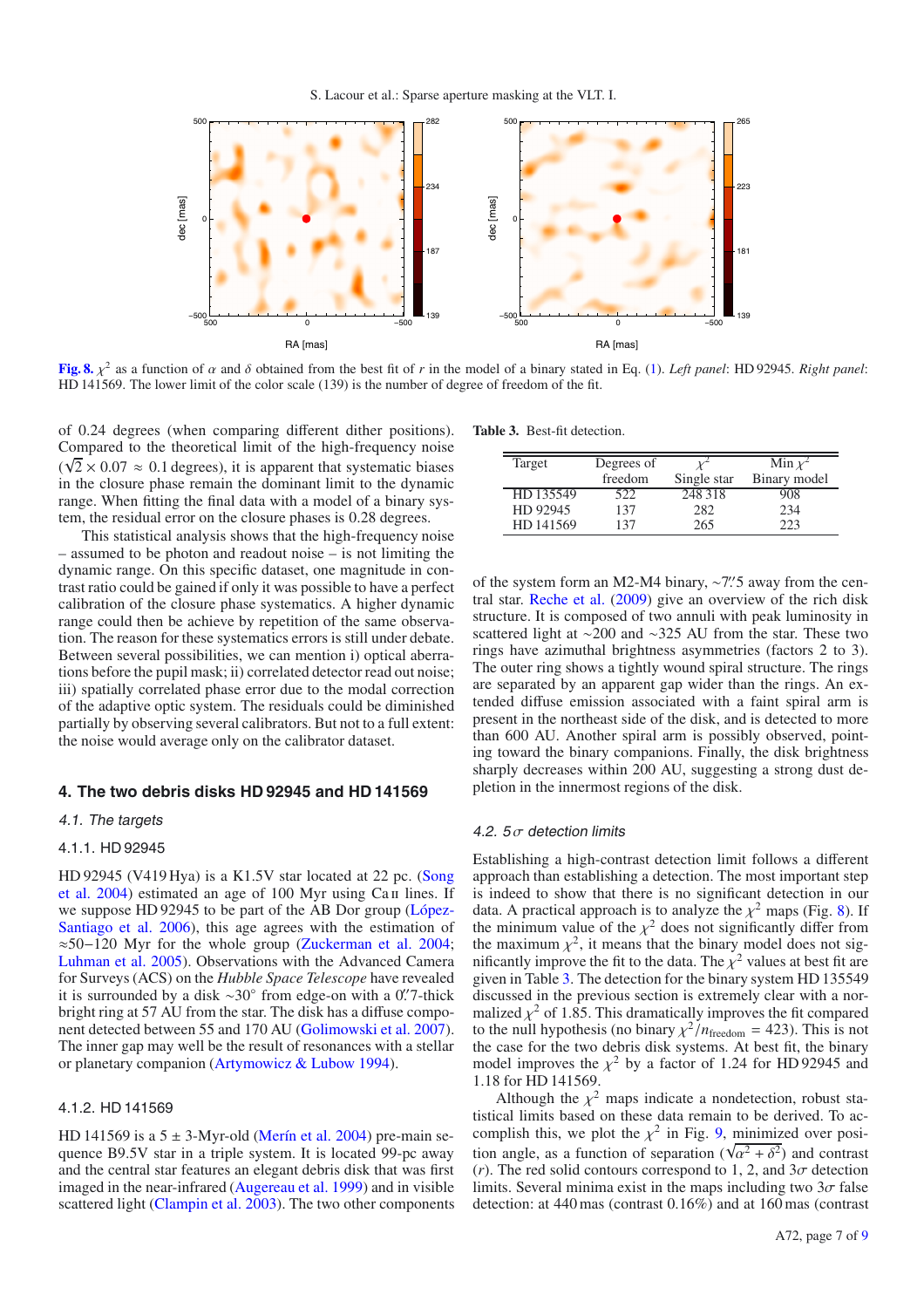

**[Fig. 9.](http://dexter.edpsciences.org/applet.php?DOI=10.1051/0004-6361/201116712&pdf_id=9)**  $\chi^2$  maps for target HD 92945 (*left panel*) and HD 141569 (*right panel*). The solid curves correspond to the isocontours at min( $\chi^2$ )+1; +4; and +9 (eg. one, two, and three sigmas contours). Multiple minimums are present (false detections). The  $5\sigma$  detection limits are, averaged over the separation,  $2.5 \times 10^{-3}$  and  $4.6 \times 10^{-3}$  (dashed curve). The right vertical axis was obtained assuming a linear fit of DUSTY evolutionarily models.

0.2%). It is noteworthy to point out that the absence of a companion (equivalent to a binary system with a separation of 0 mas) is within 5  $\sigma$  of the false detections. This  $5\sigma$  limit corresponds to the red dashed curves. We define this curve as our  $5\sigma$  detection limits, hence excluding any detection on the two dataset. This approach is coherent with the generally recognized  $5\sigma$  criterion to validate a detection.

According to Fig. 9, the average  $5\sigma$  detection limits of HD 92945 and HD 141569 over the separation range 100–500 mas are respectively  $2.5 \times 10^{-3}$  and  $4.6 \times 10^{-3}$ , that is, Δ*L* of 6.5 and 5.8. However, the nondetection limit is not completely uniform over the field of view and can have values that are nearly a factor of two worse. We can observe the detection limit worsening by a factor 2 between  $\lambda/D$  and 0.5  $\lambda/D$ , with a precipitous drop for still lower spatial separations. These results also confirm the Monte-Carlo simulations (presented in Fig. 4), assuming error bars on the closure phase of 0.2 and 0.4 degrees.

#### 4.3. Jupiter-mass limits

To convert contrast limits into upper bounds for the mass of any possible companion, we must know the absolute magnitude corresponding to the detection limit in each system. We derived the  $L'$  band magnitudes from the  $K$  band magnitudes of the calibrators: HD 92933 ( $K = 5.58$  mag) and BD-03 3826 ( $K =$ 6.70 mag). We used the temperature reddening from Tokunaga  $(2000)$  to convert to  $L'$ , and scaled the magnitude with respect to the relative flux observed on both calibrator and science star: HD 92933 is  $1.09 \pm 0.03$  times brighter than HD 92945, and BD-03 3826 is  $1.11 \pm 0.05$  times brighter than HD 141569. As a result, we estimated the *L'* magnitude of HD 92945 to be 5.58 mag and HD 141569 to be 6.74 mag. We checked that these values are roughly compatible with the magnitude derived solely by using the isochrones for pre-main sequence stars (Siess et al. 2000) giving 5.6 and 6.3 mag, respectively. Scaling the brightness to derive the absolute magnitude at 10 pc (assuming distances stated in Sect. 4.1), we obtained  $M_{L'} = 3.87$  mag (HD 92945) and  $M_{L'} = 1.76$  mag (HD 141569).

Thus, the  $5\sigma$  upper limits correspond to a nondetection of up to a absolute magnitude of  $M_{L'} = 10.4$  mag for HD 92945 and  $M_{L'}$  = 7.6 mag for HD 141569. To convert our detection limits to planetary masses limits, we used *DUSTY* evolutionary models (Chabrier et al. 2000) convolved with the NaCo filters. Towards HD 92945, the models put a limit on the mass of a companion to 18  $M_{\text{Jup}}$  at a separation of 1.5 AU( $\lambda$ /*D*). Towards HD 141569, the models limit the mass of a companion to 22  $M_{\text{Jup}}$  at 7 AU.

#### **5. Conclusion**

We have shown that aperture masking gives detection limits of the order of  $\Delta L'$  mag = 6, with an inner working angle close to  $\lambda$ /2D. These results confirm previous detection limits obtained by the same aperture masking technique on the Keck telescope (Kraus et al. 2011; Hinkley et al. 2011) In terms of scientific impact, this observational domain is important because it corresponds to a few astronomical units at a hundred parsec, the distance where the closest formation regions are. The scientific importance of this parameter space is highlighted by T Cha b detected by the same technique (Huélamo et al. 2011).

Simulations of the older debris disk tend to show that a magnitude or two in dynamic range is still needed to observe disk shaping planets. Considering HD 141569, for example, Reche et al. (2009) show that the disk geometry could be best modeled by a flyby star and a planet of a few Jupiter masses. For these kinds of objects, a detection limit of two Jupiter masses would require a precision on the closure phases of 0.01 degree, something only possible if we understand how to precisely account for the systematics errors.

This paper has to be considere along with other direct detection techniques. In the case of HD 92945, Biller et al. (2007) used a spectral differential technique to derive an upper limit of 10.8 mag at 0.5" in the H band ( $5\sigma$ ). This limit assumes a clear methane signature (a spectral type T8 for the planet) which may not be the case. This assumption is not required for a differential technique using sky rotation: in their Gemini survey, Lafrenière et al. (2007) obtain the same dynamic range (10.8 mag;  $5\sigma$ ) at the slightly larger separation of  $0.75$ ". Overall, differential imaging techniques often give a dynamic range that is higher than SAM, but with larger inner working angles (typically a few  $\lambda$ /D).

The capacities of future extreme adaptive optics to observe at smaller inner working angle, compared to the ability for aperture masking to probe at higher dynamic range by understanding the systematics, will decide the fate of SAM with respect to faint companion detection.

*Acknowledgements.* S.L. would like to acknowledge the friendly support of ESO's staff during observations, including night time support astronomers and